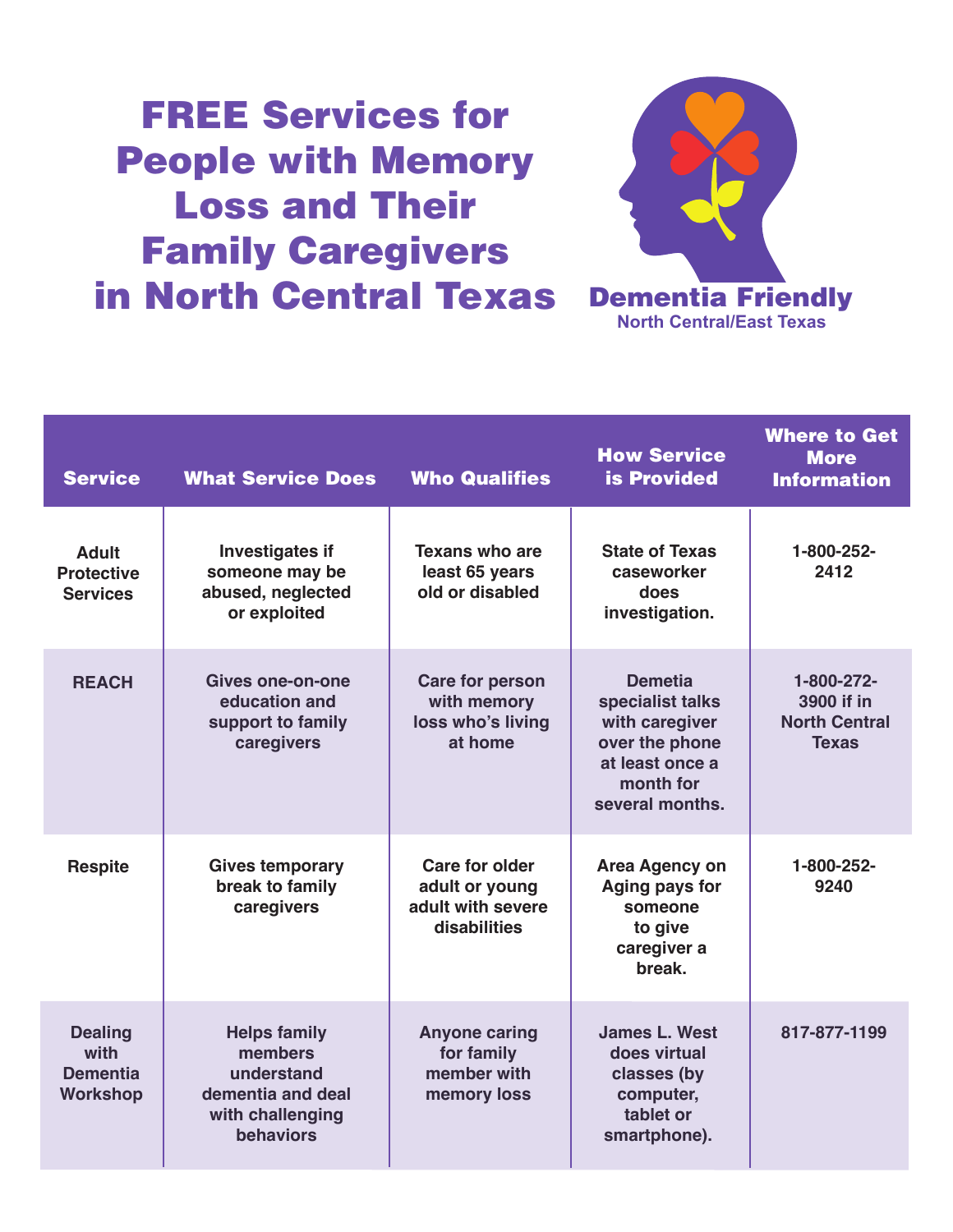| <b>Service</b>                                      | <b>What Service Does</b>                                                                                                  | <b>Who Qualifies</b>                                                                                      | <b>How Service</b><br><b>is Provided</b>                                                                          | <b>Where to Get</b><br><b>More</b><br><b>Information</b> |
|-----------------------------------------------------|---------------------------------------------------------------------------------------------------------------------------|-----------------------------------------------------------------------------------------------------------|-------------------------------------------------------------------------------------------------------------------|----------------------------------------------------------|
| Home-<br><b>Delivered</b><br><b>Meals</b>           | <b>Brings at least five</b><br>meals per week to<br>the home                                                              | Be at least 60<br>years old and<br>homebound                                                              | Home-<br>delivered meal<br>staff and<br>volunteers<br>deliver meals                                               | 1-800-252-<br>9240                                       |
| <b>Memory</b><br>Cafe                               | <b>Brings people</b><br>together for fun<br>and relaxing dinner                                                           | <b>Have dementia</b><br>and/or care for<br>someone with<br>dementia who<br>lives in<br><b>Denton area</b> | <b>Dementia</b><br><b>Friendly</b><br><b>Denton</b><br>organizes dinner<br>at Denton<br>restaurant.               | 940-453-9784                                             |
| <b>Stepping</b><br><b>Stones</b>                    | <b>Provides fun</b><br>activities to people<br>with memory loss<br>and gives<br>information to their<br>family caregivers | <b>Have dementia</b><br>and/or care for<br>someone with<br>dementia who<br>lives in Denton<br>area        | <b>Stepping Stones</b><br>meets weekly at<br><b>Trinity</b><br>Presbyterian<br>Church,<br>Denton.                 | 940-453-9784                                             |
| <b>Caregiver</b><br><b>Support</b><br><b>Groups</b> | <b>Provides</b><br>information and<br>support to family<br>members                                                        | <b>Anyone caring</b><br>for a person with<br>memory loss                                                  | <b>Groups meet</b><br>over the phone,<br>by computer<br>and in<br>person.                                         | 1-800-272-<br>3900                                       |
| <b>Aging</b><br>information<br>and referral         | <b>Gives information</b><br>about services for<br>older adults and<br>family caregivers                                   | Anyone who's at<br>least 60 years<br>old or caring for<br>someone who's<br>at least 60                    | <b>Area Agency</b><br>on Aging<br>resource<br>specialist<br>provides<br>information<br>over the<br>phone.         | 1-800-252-<br>9240                                       |
| <b>Dementia</b><br>information<br>and referral      | <b>Gives information</b><br>about services for<br>people with<br>dementia and their<br>family caregivers                  | <b>Anyone with</b><br>memory loss or<br>caring for<br>someone with<br>memory loss                         | Alzheimer's<br><b>Association</b><br><b>Helpline</b><br>provides<br>information and<br>support over<br>the phone. | 1-800-272-<br>3900                                       |